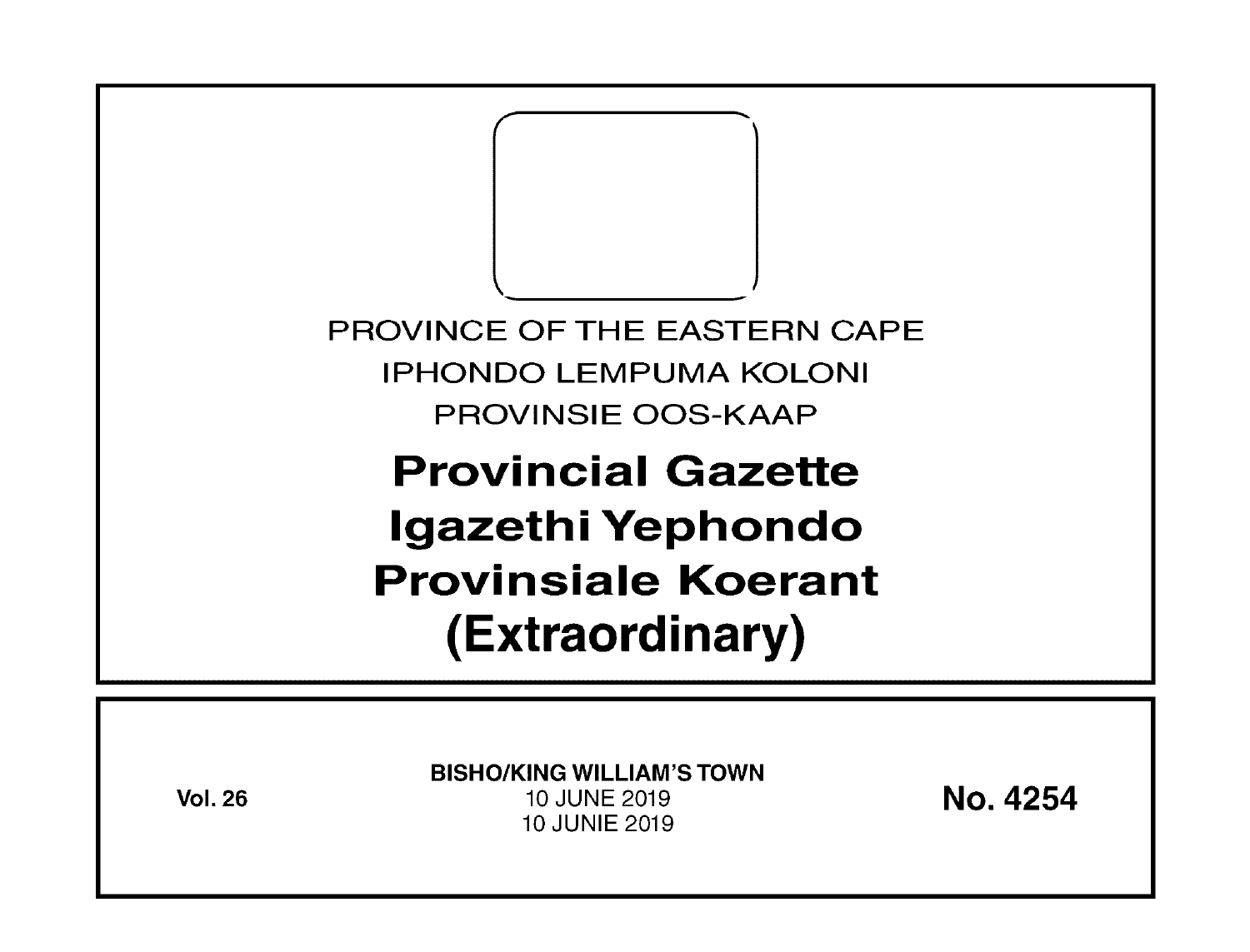## **CONTENTS**

|     |                                                                                                | Gazette<br>No. | Page<br>No. |
|-----|------------------------------------------------------------------------------------------------|----------------|-------------|
|     | <b>PROVINCIAL NOTICES • PROVINSIALE KENNISGEWINGS</b>                                          |                |             |
| 158 | Municipal Finance Management Act (56/2013): Kou-Kamma Local Municipality: Final Budget 2019/20 | 4254           |             |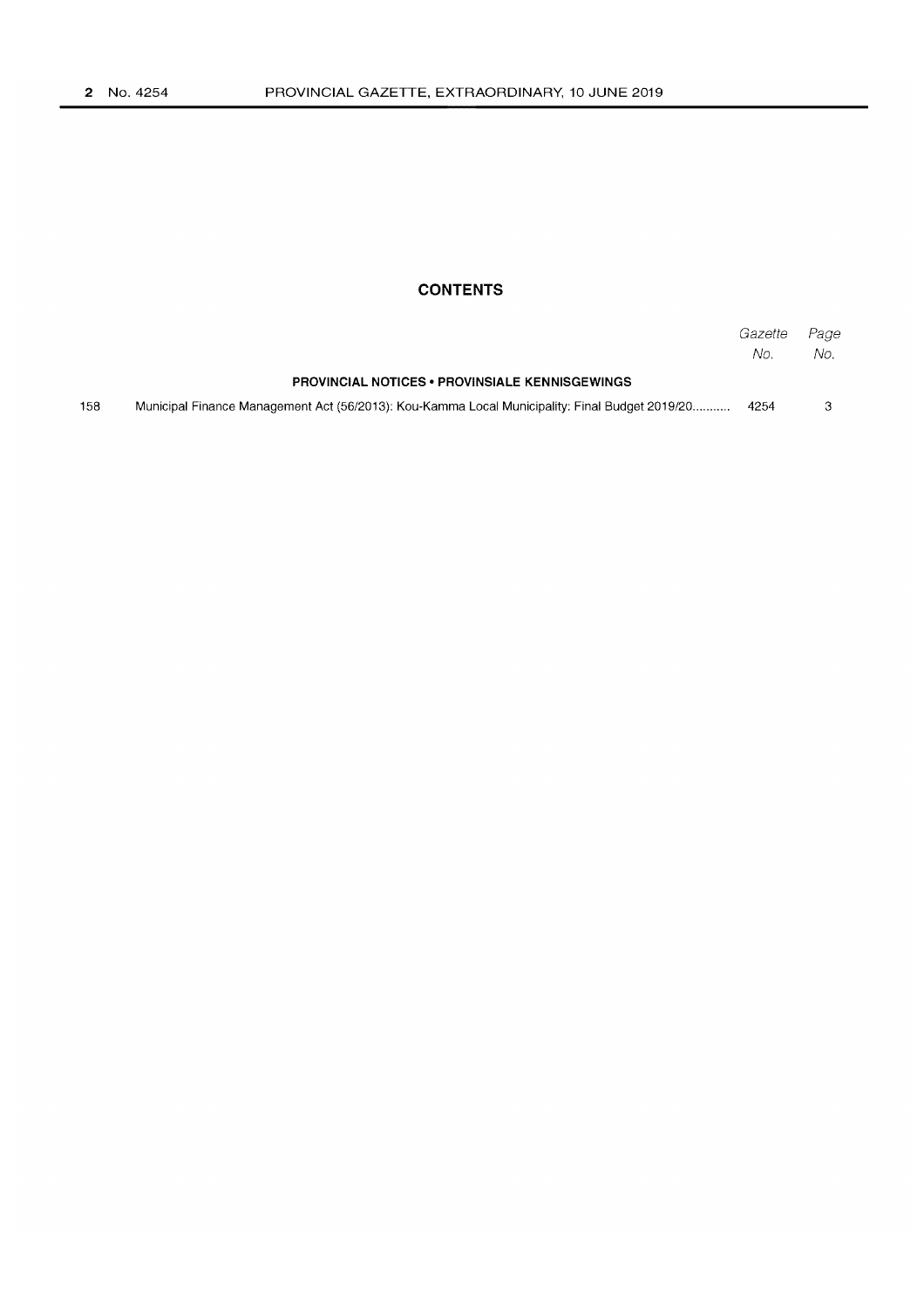# PROVINCIAL NOTICES • PROVINSIALE KENNISGEWINGS

#### **PROVINCIAL NOTICE 158 OF 2019**

#### **KOU-KAMMA LOCAL MUNICIPALITY**

## **FINAL BUDGET 2019/20**

Notice is hereby given in terms of Section 22 of the Municipal Finance Management Act 56 of 2013 read with Section 21A of the Municipal Systems Act 32 of 2000, that the Kou-kamma Municipal Council on 28<sup>th</sup> May 2019 in a meeting held in the Management room at the Municipal offices which was open to members of the public approved its 201920 Integrated Development Plan and Budget as envisaged in terms of section 16(2) of the Municipal Finance Management Act. These documents are available for inspection at all municipal satellite offices and on the municipal website at www.koukammamunicipality.gov.za.

**Pumelelo Kate Municipal Manager**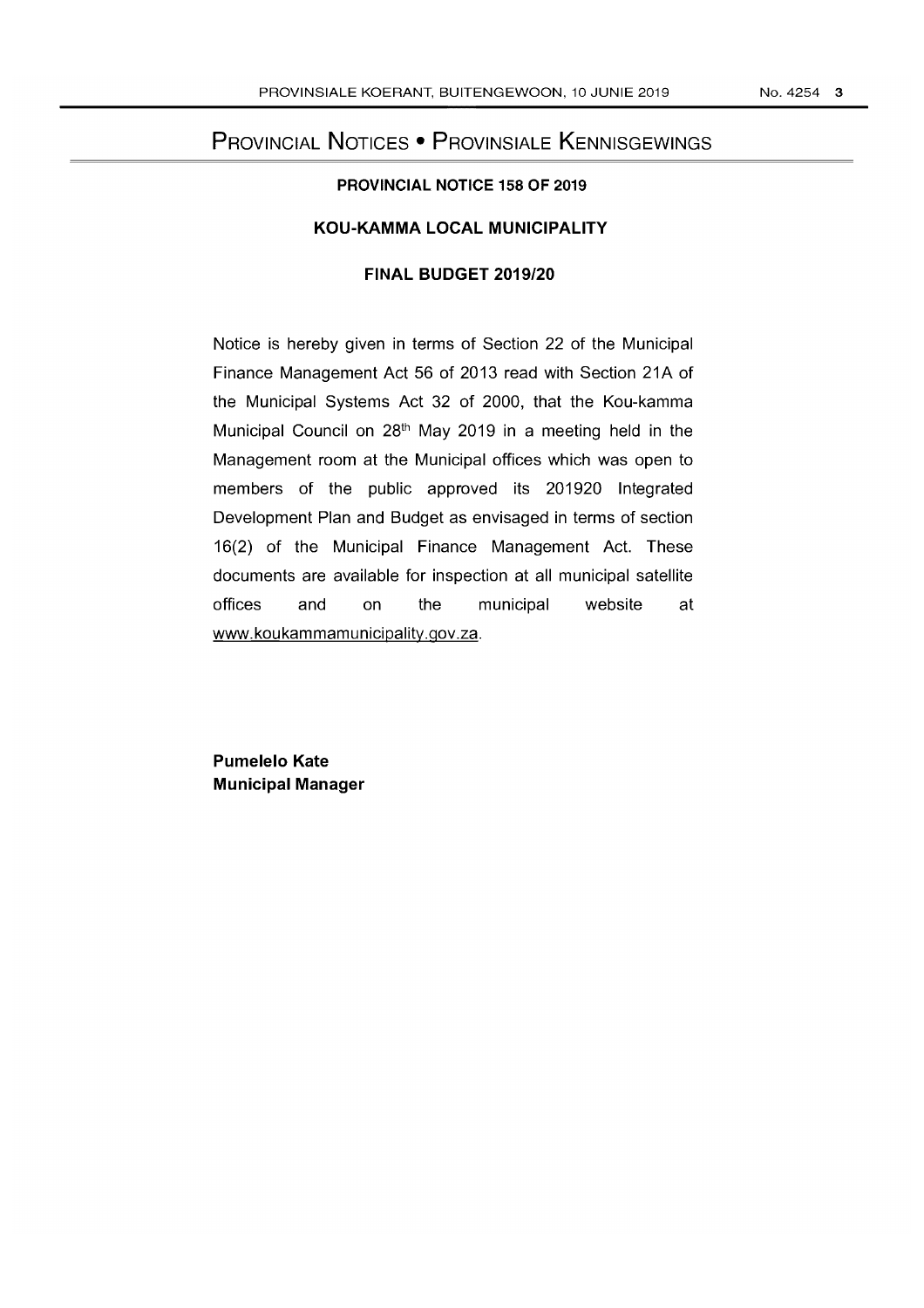#### KOU-KAMMA MUNICIPALITY

#### MUNICIPAL PROPERTY RATES 2019/20 FINANCIAL YEAR

Notice is hereby given in terms of section 14 (1) and (2) of the Local Government: Municipal Property Rates Act, (Act No 6 of 2004) that the Municipal Council at a meeting held on 28<sup>th</sup> May 2019 approved a schedule of tariffs in respect of the levying of property rates with effect from 1 July 2019

| <b>PROPERTY RATES</b>                                                                                                                                                                  | 201920                                         |  |  |
|----------------------------------------------------------------------------------------------------------------------------------------------------------------------------------------|------------------------------------------------|--|--|
| Residential & Domestic                                                                                                                                                                 | 0.89674 Cent per rand                          |  |  |
| Business and Commercial Properties                                                                                                                                                     | 0.89674 Cent per rand                          |  |  |
| Communal Land                                                                                                                                                                          |                                                |  |  |
| Business and Commercial                                                                                                                                                                | 0.89674 Cent per rand                          |  |  |
| Farm Property                                                                                                                                                                          | 0.89674 Cent per rand                          |  |  |
| Other                                                                                                                                                                                  | 0.89674 Cent per rand                          |  |  |
| Residential                                                                                                                                                                            | 0.89674 Cent per rand                          |  |  |
| Small Holdings                                                                                                                                                                         | 0.89674 Cent per rand                          |  |  |
| Farm Properties                                                                                                                                                                        |                                                |  |  |
| Agricultural Purposes                                                                                                                                                                  | 0.22419 Cent per rand                          |  |  |
| Business and Commercial                                                                                                                                                                | 0.89674 Cent per rand                          |  |  |
| Industrial Purposes                                                                                                                                                                    | 0.89674 Cent per rand                          |  |  |
| Residential Properties                                                                                                                                                                 | 0.89674 Cent per rand                          |  |  |
| Other purposes than the above                                                                                                                                                          | 0.89674 Cent per rand                          |  |  |
| Farm-windfarm                                                                                                                                                                          | 0.94750 Cent per rand                          |  |  |
| Farm Properties not used for any purpose                                                                                                                                               | 0.89674 Cent per rand                          |  |  |
| Industrial Properties                                                                                                                                                                  | 0.89674 Cent per rand                          |  |  |
| Mining Properties                                                                                                                                                                      | 0.89674 Cent per rand                          |  |  |
| Privately Owned Towns Serviced by the Owner                                                                                                                                            | 0.89674 Cent per rand                          |  |  |
| Public Service Infrastructure Properties                                                                                                                                               |                                                |  |  |
| Para $(a)$ , $(b)$ , $(g)$ , $(h)$ of the definition of 'Public service<br>infrastructure' of the MPRA                                                                                 | 0 Cent per rand                                |  |  |
| Public Service Infrastructure Properties 70% of Market Value<br>Para $(c)$ , $(d)$ , $(e)$ , $(f)$ , $(i)$ , $(j)$ of the definition of 'Public service<br>infrastructure' of the MPRA | 0.22418 Cent per rand                          |  |  |
| Residential Properties                                                                                                                                                                 |                                                |  |  |
| Developed                                                                                                                                                                              | 0.89674 Cent per rand                          |  |  |
| Vacant Land                                                                                                                                                                            | 0.89674 Cent per rand                          |  |  |
| Small Holdings                                                                                                                                                                         |                                                |  |  |
| Agricultural Purposes                                                                                                                                                                  | 0.22419 Cent per rand                          |  |  |
| Business and Commercial Purposes<br>Industrial Purposes                                                                                                                                | 0.89674 Cent per rand<br>0.89674 Cent per rand |  |  |
| Purposes other than the above (specify)                                                                                                                                                | 0.89674 Cent per rand                          |  |  |
| <b>Residential Purposes</b>                                                                                                                                                            | 0.89674 Cent per rand                          |  |  |
| State-owned Properties                                                                                                                                                                 | 0.89674 Cent per rand                          |  |  |
| State Trust Land                                                                                                                                                                       | 0.89674 Cent per rand                          |  |  |
| Agricultural Property                                                                                                                                                                  | 0.22419 Cent per rand                          |  |  |
| Multiple Purposes                                                                                                                                                                      | 0.89674 Cent per rand                          |  |  |
| Other Categories                                                                                                                                                                       | 0.89674 Cent per rand                          |  |  |
| Social Responsibility Rebate<br>Rebate for not receiving any services from council                                                                                                     | 30%<br>30%                                     |  |  |

Full details of the Council resolution and rebates, reductions and exclusions specific to each category of owners of properties or owners of a specific category of properties as determined through criteria in the municipality's rates policy are available for inspection on the municipality's offices, website (www.koukammamunicipality.gov.za) and all public libraries.

Mr. P Kate MUNICIPAL MANAGER